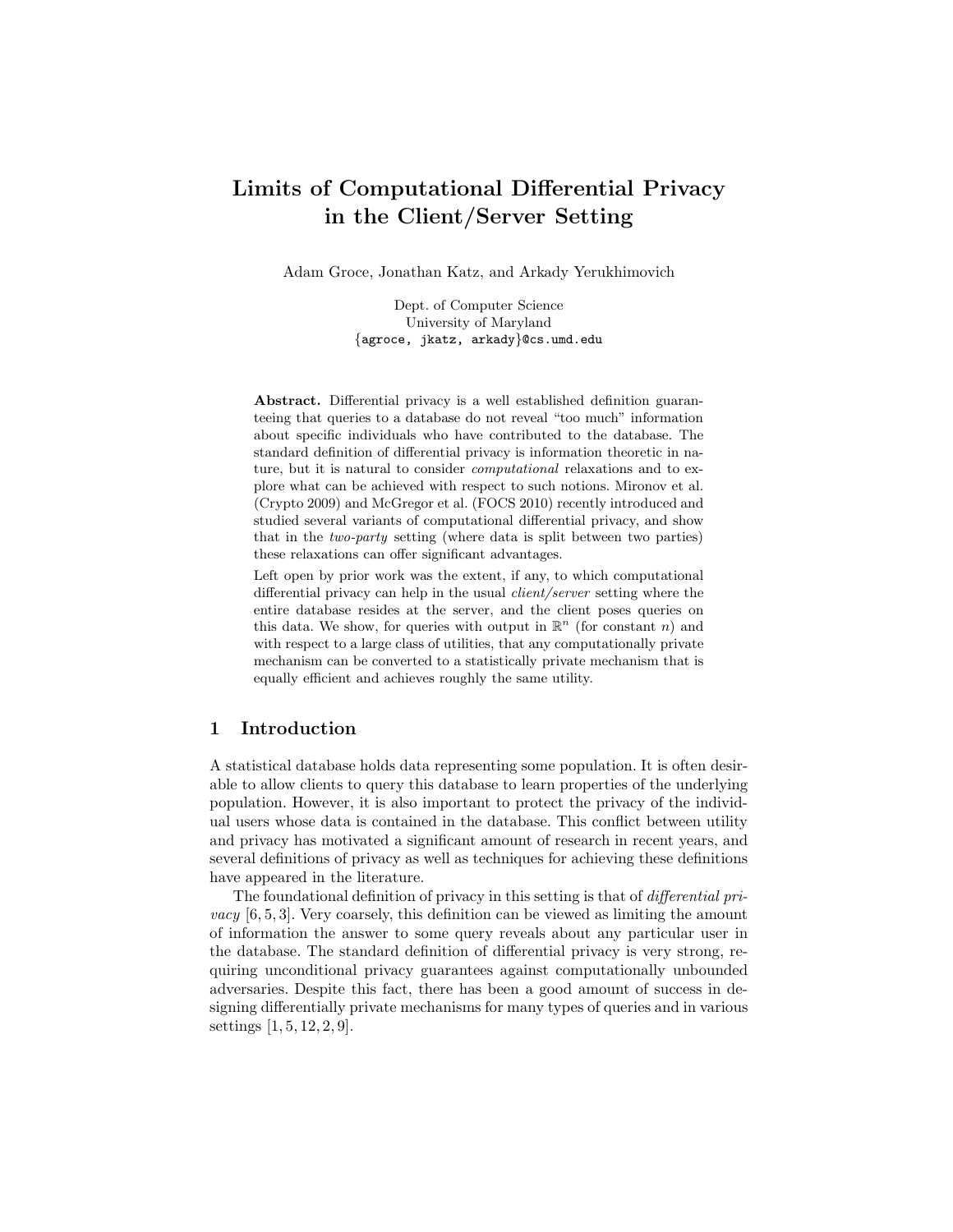Recently, Mironov et al. [11] introduced various notions of computational differential privacy and explored relations between them. There are several reasons to consider such relaxations of differential privacy. In practice a computational notion of security suffices, yet the stringent notion of (statistical) differential privacy rules out some mechanisms that are intuitively secure: e.g., a differentially private mechanism implemented using pseudorandom noise in place of truly random noise, or a differentially private mechanism implemented using secure multi-party computation  $[4, 11]$ . One might hope that by considering a relaxed definition we can circumvent limitations or impossibility results that arise in the information-theoretic setting, in the same way that computationally secure notions of encryption allow bypassing known bounds for perfectly secure encryption. Recent results  $[11, 10]$  show that this is the case in the *two-party* setting where the database is partitioned between two parties who wish to evaluate some query over their joint data. Specifically, McGregor et al. [10] show a strong separation between the accuracy that can be obtained when using differential privacy as opposed to using computational differential privacy.

McGregor et al. [10], however, leave open the analogous question in the more widely studied *client/server* setting where a server holds the entire database on which a client may pose queries. Indeed, they explicitly remark [10, Section 1]:

 $[Our]$  strong separation between (information-theoretic) differential privacy and computational differential privacy . . . stands in sharp contrast with the client-server setting where. . . there are not even candidates for a separation.

It is this question we address in this paper.

#### 1.1 Summary of Our Results

There are (at least) two notions of computational privacy that can be considered: IND-CDP and SIM-CDP. These notions are introduced in [11], where it is shown that any SIM-CDP mechanism is also IND-CDP (the other direction is not known); thus, SIM-CDP is a possibly stronger definition. (Mironov et al. also define the notion of SIM∀∃-CDPbut this notion is equivalent to IND-CDP.) We review these definitions in Section 2.

There are two measures one could hope to improve upon when moving from the setting of (statistical) differential privacy to the setting of computational differential privacy: the best possible *utility* (or *accuracy*) that can be achieved, and the *efficiency* of implementing a mechanism that achieves some level of utility. With respect to the definitions given by Mironov et al., it is not hard to see that the best achievable utility cannot be improved as long as the utility is an efficiently computable function of the database and the output of the mechanism. (This is an immediate consequence of the SIM-CDP and SIM∀∃-CDP definitions, since otherwise the utility function itself serves as a distinguisher.) The interesting question is therefore to look for improvements in the efficiency, e.g., to show that the best possible utility for polynomial-time mechanisms is better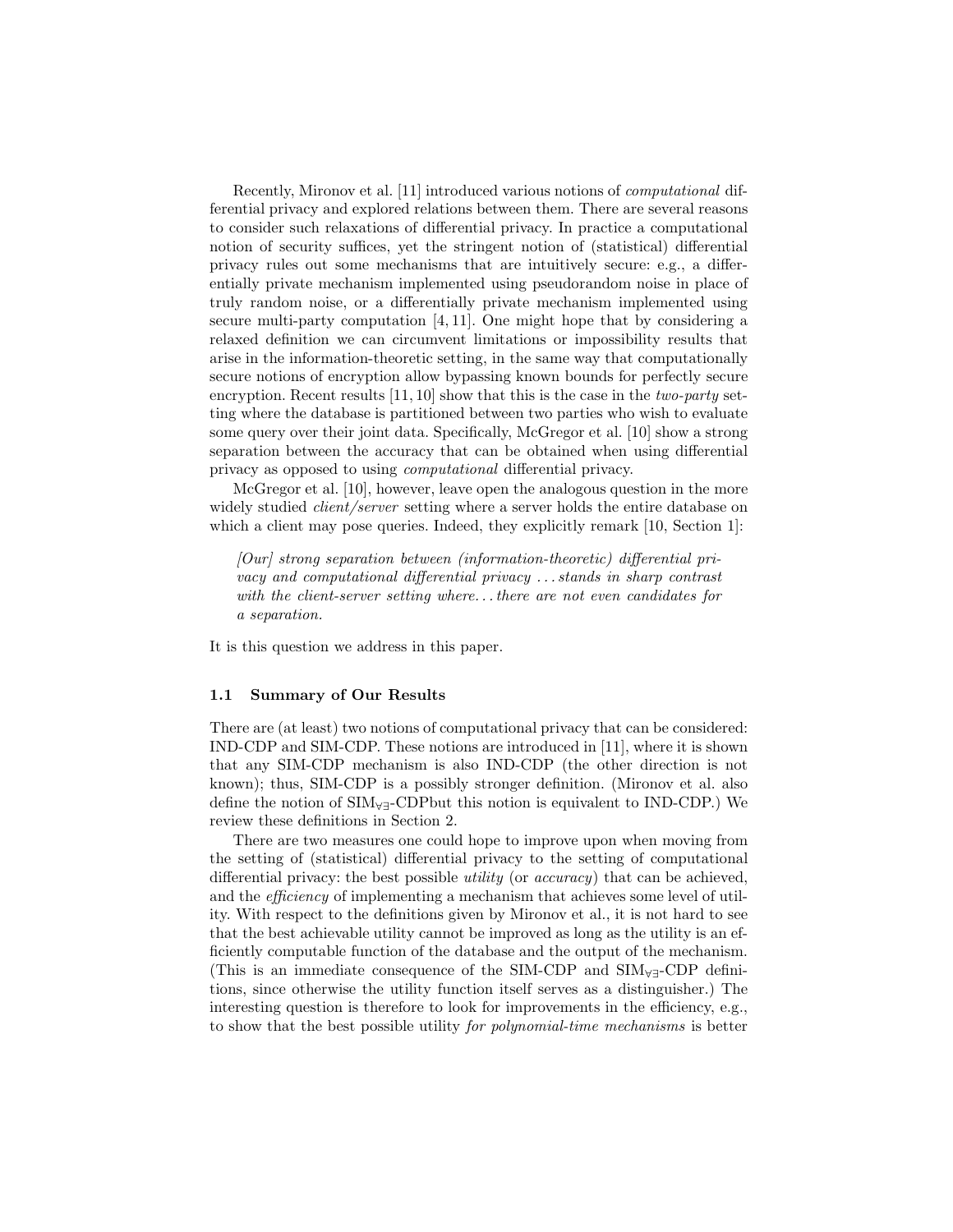in the computational case, or even to show a polynomial factor improvement in the efficiency in moving from one case to the other. Unfortunately, we show two negative results indicating that such improvements are unlikely in certain natural settings:

- 1. Our first result concerns black-box constructions of computationally secure mechanisms from a wide range of cryptographic primitives including trapdoor permutations, collision-resistant hash functions, and/or random oracles. Roughly, we show that for any black-box construction of a computationally private mechanism there exists a corresponding statistically private mechanism that performs just as well in terms of both efficiency and utility (with respect to any utility measure).
- 2. Our main results rules out improvements by arbitrary mechanisms, for a specific (but large) class of queries and utility measures. That is, for queries with output in  $\mathbb{R}^n$  (for constant n) and a natural class of utilities, we show that any computationally private mechanism can be converted to a statistically private mechanism that is roughly as efficient and achieves almost the same utility.

Each result applies to both the IND-CDP and SIM-CDP definitions.

We believe our results represent an important step in understanding the benefits and limitations of computational notions of privacy. Although we show negative results, they may point toward specific situations where computational differential privacy gives some advantage. We leave it as an open question to find utility measures or query classes with respect to which computational differential privacy can help in the client/server setting, or to extend our impossibility results to show that no such improvements can be hoped for.

Limitations of our results. There are several types of queries to which our results do not apply. The most important are queries with outputs that cannot naturally be thought of as tuples of real numbers. This includes, e.g., queries that return classifiers (as in [9]), graphs, or synthetic databases.

Our results also do not apply, in general, to queries that return output in  $\mathbb{R}^n$ for "large"  $n$  (i.e.,  $n$  that grows with the security parameter  $k$ ). In particular, this means that our results are somewhat limited when it comes to analyzing differential privacy of multiple queries. (Note that n queries with outputs in  $\mathbb R$ can be viewed as a single query with output in  $\mathbb{R}^n$ .) Our results do apply to any constant number of queries. In addition, using composition properties of differential privacy, our results apply to the case where arbitrarily many queries are answered, and all queries are answered independently (i.e., the server maintains no state). However, in some cases it is known that answering many queries at the same time can be done with better privacy than would be achieved by answering each query independently; in such cases our results do not apply.

Our results also hold only for restricted classes of utility functions. For example, they do not apply when there is no polynomial bound on the error.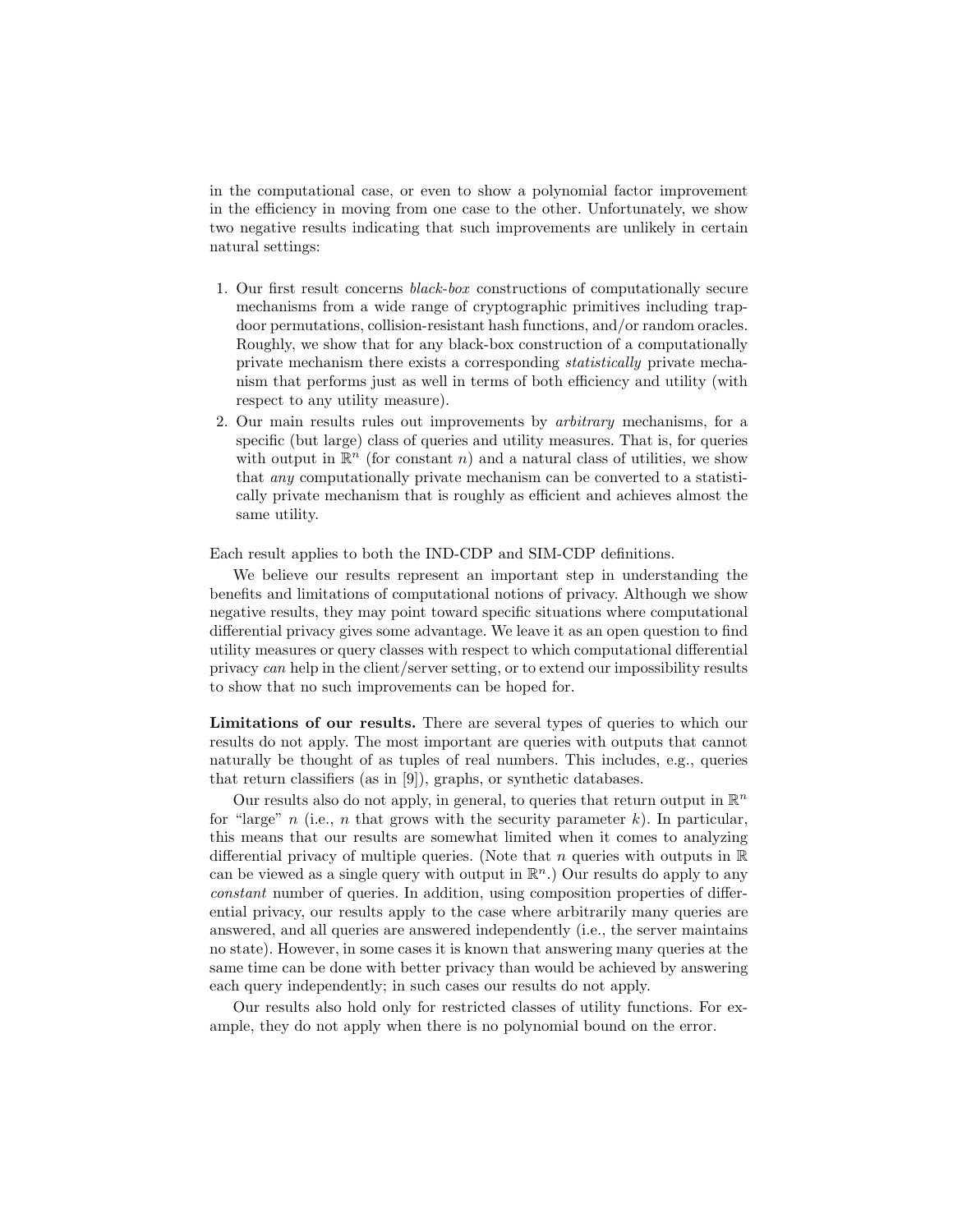# 2 (Computational) Differential Privacy

We begin by reviewing definitions for the various notions of differential privacy that will be discussed in this paper. All have roughly the same underlying intuition, but the technical differences are crucial. We begin by defining "adjacent" databases.

**Definition 1** Two databases  $D, D' \in \mathcal{D}$  are adjacent if they differ in at most 1 entry.

Differential privacy guarantees that the results of queries on two adjacent databases cannot be distinguished very well. This is a very strong privacy guarantee, that in particular ensures that the presence or absence of any one user in the database cannot affect the results very much.

One way to formalize this notion is to require that no set of answers can be significantly more likely to result from  $D$  than from  $D'$ . Formalizing this yields the by-now-standard notion of (statistical) differential privacy:

**Definition 2** A randomized function  $f : \mathcal{D} \to \mathcal{R}$  is  $\epsilon$ -differentially private ( $\epsilon$ -DP) if for all adjacent databases  $D, D' \in \mathcal{D}$  and all subsets  $S \subset \mathcal{R}$ :

 $Pr[f(D) \in S] \leq e^{\epsilon} \times Pr[f(D') \in S].$ 

This is the strongest definition of differential privacy. It can, in fact, be criticized as too strong. For example, consider a set of responses that are possible outputs when querying  $D$  but impossible when querying  $D'$ . The existence of such responses violates differential privacy, even if the probability of outputting one of these responses is small. To allow for this sort of situation one can consider a slightly weaker notion of differential privacy, called  $(\epsilon, \delta)$ -differential privacy, that allows a small additive factor in the inequality [4].

**Definition 3** A randomized function  $f : \mathcal{D} \to \mathcal{R}$  is  $(\epsilon, \delta)$ -differentially private  $((\epsilon, \delta)$ -DP) if for all adjacent databases  $D, D' \in \mathcal{D}$  and all subsets  $S \subset \mathcal{R}$ :

$$
\Pr[f(D) \in S] \le e^{\epsilon} \times \Pr[f(D') \in S] + \delta.
$$

It is worth noting that while for  $\epsilon$ -DP it is sufficient to require the inequality in the definition to hold pointwise, for  $(\epsilon, \delta)$ -differential privacy it is important to explicitly consider all subsets S.

We say a family of mechanisms  $\{f_k\}$  is *efficient* if the running time of  $f_k(D)$  is at most  $\text{poly}(|D|, k)$ . A family  $\{f_k\}$  is uniform if there is a Turing machine f such that  $f(k, D) = f_k(D)$ . It is reasonable even in the information-theoretic setting to consider a family of mechanisms  $\{f_k\}$  indexed by a security parameter k, and to require that  $\delta$  become negligible in  $k$ .

**Definition 4** Let  $\epsilon$  be an arbitrary function. A family of randomized functions  ${f_k}_{k\in\mathbb{N}}$  is  $(\epsilon, \text{negl})$ -DP if there exists a negligible function  $\delta$  such that each  $f_k$ is  $(\epsilon(k), \delta(k))$ -DP.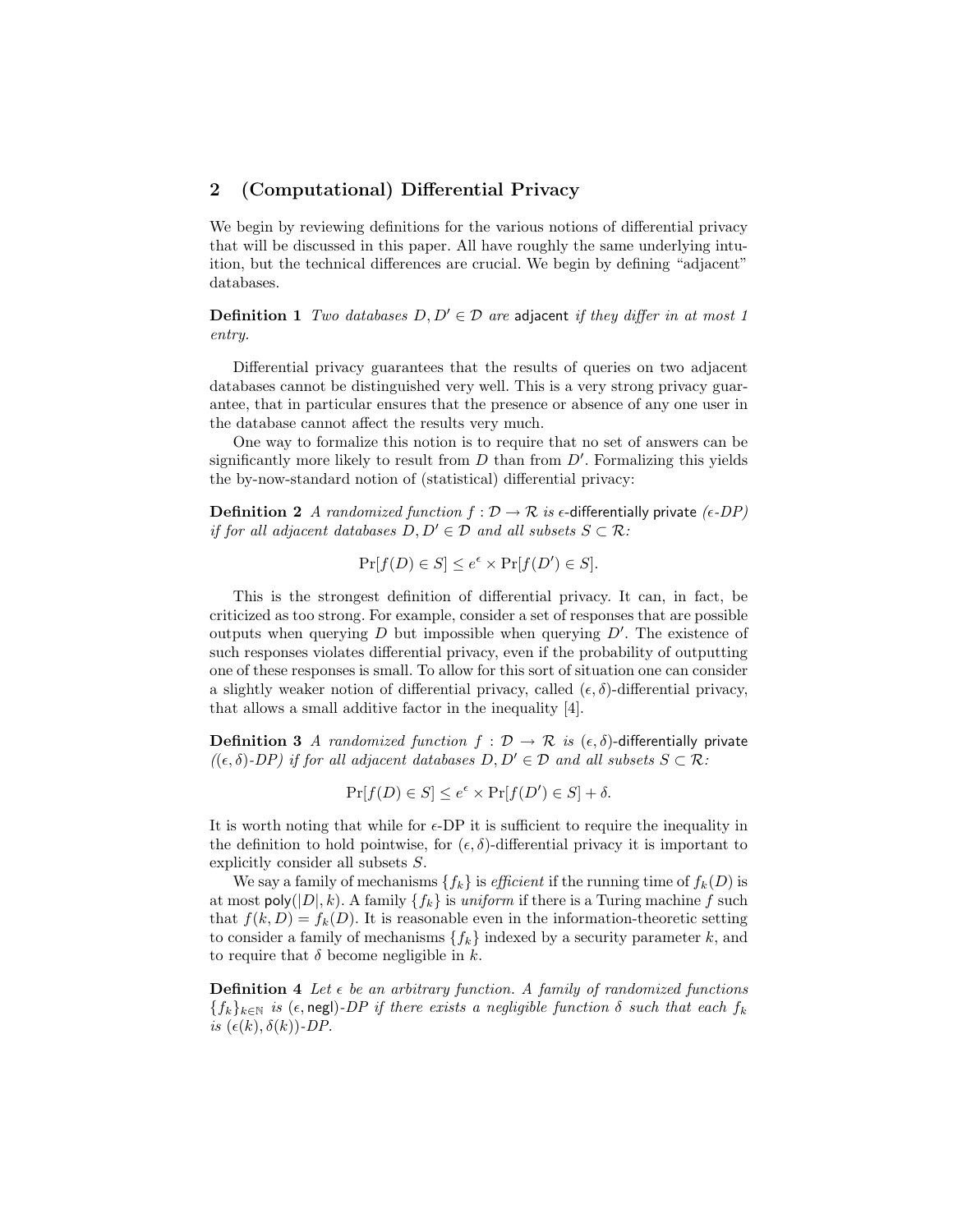The above definitions are all information-theoretic in nature, but it is natural to consider computational variants. Mironov et al. [11] propose two definitions of computational differential privacy, SIM-CDP and IND-CDP. Roughly, one can view IND-CDP as an "indistinguishability-based" relaxation whereas SIM-CDP is a "simulation-based" notion. SIM-CDP is at least as strong as IND-CDP [11], but the converse is not known. All the definitions can be presented for either uniform or non-uniform adversaries; for consistency with [11], we give non-uniform definitions here. While we state our results for the case of nonuniform adversaries, our results all carry over to the uniform setting as well.

IND-CDP provides perhaps the most natural relaxation of differential privacy.

**Definition 5 (IND-CDP)** Let  $\epsilon$  be an arbitrary function. A family of functions  $\{f_k\}_{k\in\mathbb{N}}$  is  $\epsilon$ -IND-CDP if for every non-uniform polynomial-time A and every sequence  $\{(D_k, D'_k)\}_{k \in \mathbb{N}}$  of (ordered pairs of) polynomial-size, adjacent databases, there is a negligible function negl such that

$$
\Pr[\mathcal{A}(f_k(D_k)) = 1] \le e^{\epsilon(k)} \times \Pr[\mathcal{A}(f_k(D'_k)) = 1] + \mathsf{negl}(k).
$$

The notion of SIM-CDP requires that there be a statistically private mechanism that is indistinguishable from the mechanism under consideration.

**Definition 6 (SIM-CDP)** Let  $\epsilon$  be an arbitrary function. A family of functions  $\{f_k\}_{k\in\mathbb{N}}$  is  $\epsilon$ -SIM-CDP if there exists a family of functions  $\{F_k\}_{k\in\mathbb{N}}$  that is  $(\epsilon, \text{neg})$ -DP and is computationally indistinguishable from  $\{f_k\}$ . The latter means there is a negligible function negl such that for any non-uniform polynomialtime A and any database D:

$$
\left|\Pr[\mathcal{A}(f_k(D))=1]-\Pr[\mathcal{A}(F_k(D))=1]\right|\leq \mathsf{negl}(k).
$$

In [11] it is required that  ${F_k}_{k\in\mathbb{N}}$  be  $\epsilon$ -DP (rather than  $(\epsilon$ , negl)-DP). Thus our definition is slightly weaker, which makes our impossibility results stronger.

We also recall the notion of  $SIM_{\forall}$ –CDP, which weakens SIM-CDP by reversing the order of quantifiers in the definition: here, the statistically private mechanism  $F$  is allowed to be different for each pair of databases  $(D, D')$ . Crucially for our purposes, this definition is known to be equivalent to IND-CDP [11].

Definition 7 (SIM $_{\forall}$ =CDP) Let  $\epsilon$  be an arbitrary function. A family of functions  $\{f_k\}_{k\in\mathbb{N}}$  is  $\epsilon$ -SIM<sub>∀∃</sub>-CDP if for all sequences of (unordered pairs of) adjacent databases  $\{\{D_k, D'_k\}\}_{k\in\mathbb{N}}$  there is a family of functions  $\{F_k\}_{k\in\mathbb{N}}$  such that:

1.  ${F_k}$  is  $\epsilon$ -DP on  ${D_k, D'_k}$ ,  ${E_N}$ ; i.e., for all subsets  $S \subset \mathcal{R}$  we have

$$
\Pr[F_k(D_k) \in S] \le e^{\epsilon(k)} \times \Pr[F_k(D'_k) \in S].
$$

2.  $f_k(D_k)$  and  $f_k(D'_k)$  are indistinguishable from  $F_k(D_k)$  and  $F_k(D'_k)$  respectively. Formally, for any non-uniform, polynomial-time adversary A

$$
\left|\Pr[\mathcal{A}(f_k(D_k))=1]-\Pr[\mathcal{A}(F_k(D_k))=1]\right|\leq \mathsf{negl}(k),
$$

and similarly for  $D'_k$ .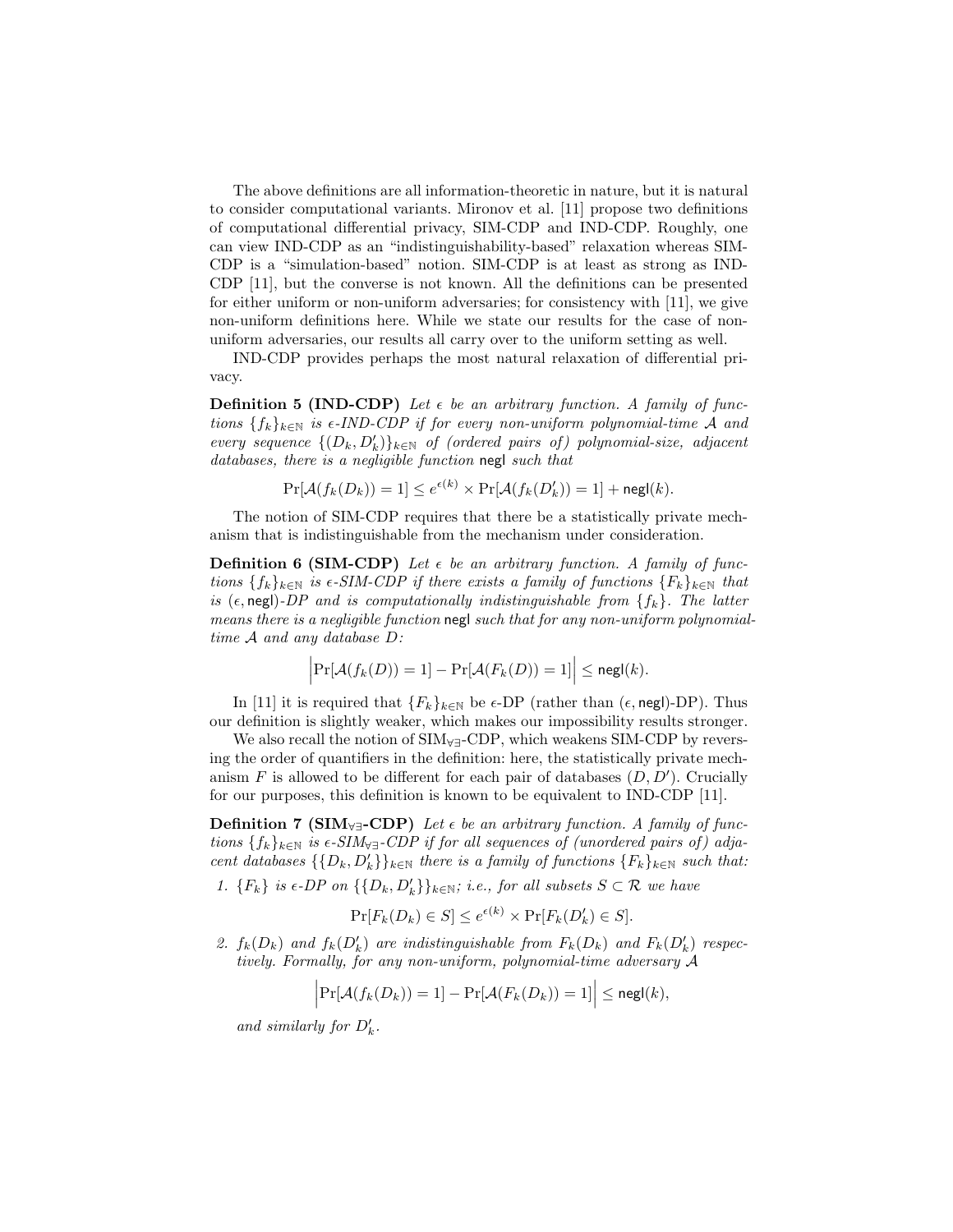Thus far we have only discussed privacy but have not mentioned *utility*. In general, we assume a utility measure  $U$  that takes as input a database  $D$  and the output of some mechanism  $f(D)$  and returns a real number. In Section 4 we consider a specific class of utilities.

# 3 Limitations on Black-Box Constructions

Here we show that black-box constructions (of a very general sort) cannot help in the setting of computational differential privacy. (We refer the reader to [13] for further discussion and definitional treatment of black-box constructions.) For concreteness, in the technical discussion we focus on black-box constructions from one-way functions, but at the end of the section we discuss generalizations of the result.

Roughly, a fully black-box construction of an  $\epsilon$ -IND-CDP mechanism from a one-way function is a family of polynomial-time oracle machines  $\{f_k^{(\cdot)}\}$  $\{k^{(1)}\}_{k\in\mathbb{N}}$  such that for every A and every O that is one-way against A it holds that  $\{f_k^{\mathcal{O}}\}_{k\in\mathbb{N}}$ is  $\epsilon$ -IND-CDP against A. It would make sense also to impose a utility condition on the construction (which could be viewed as a correctness requirement on the constructions), but we do not do so here.

**Theorem 1** If there exists a fully black-box construction  $\{f_k\}_{k\in\mathbb{N}}$  of an  $\epsilon$ -IND-CDP mechanism from one-way functions, then there exists an  $(\epsilon, \text{negl})$ -DP family  ${f'_k}_{k\in\mathbb{N}}$  that is roughly as efficient and such that, for all databases D and utility measures U,

$$
\left| \mathbf{E} \left[U(D,f_k^{\mathcal O}(D))\right] - \mathbf{E} \left[U(D,f_k'(D))\right] \right| \leq {\mathsf{negl}}(k),
$$

where the expectations are both taken over the randomness of the mechanism, and the expectation on the left is additionally taken over random choice of a function O.

Proof. The key idea behind the proof is as follows: a random function is one-way with overwhelming probability [8,7]; thus, the mechanism  $f_k^{\mathcal{O}}$  with  $\mathcal{O}$  chosen at random is also  $\epsilon$ -IND-CDP. Since the construction is fully black-box (and hence relativizing), one-wayness of  $\mathcal{O}$  (and hence indistinguishability of the mechanism) holds even for an unbounded adversary as long as the adversary makes only polynomially many queries to  $\mathcal{O}$ . We construct  $f'_k$  by having it simply run  $f_k$ as a subroutine, simulating a random function  $\mathcal O$  on behalf of  $f_k$ . This idea is motivated by analogous techniques used in [7].

Let Func denote the set of length-preserving functions from  $\{0,1\}^*$  to  $\{0,1\}^*$ , and let  $f'_k$  be as just described. Then for any adjacent databases  $D, D'$  and any (unbounded) A:

$$
\Pr[\mathcal{A}(f_k'(D)) = 1] = \Pr_{\mathcal{O} \leftarrow \mathsf{Func}}[\mathcal{A}(f_k^{\mathcal{O}}(D)) = 1]
$$

and

$$
Pr[\mathcal{A}(f'_k(D')) = 1] = Pr_{\mathcal{O}\leftarrow \text{Func}}[\mathcal{A}(f_k^{\mathcal{O}}(D')) = 1].
$$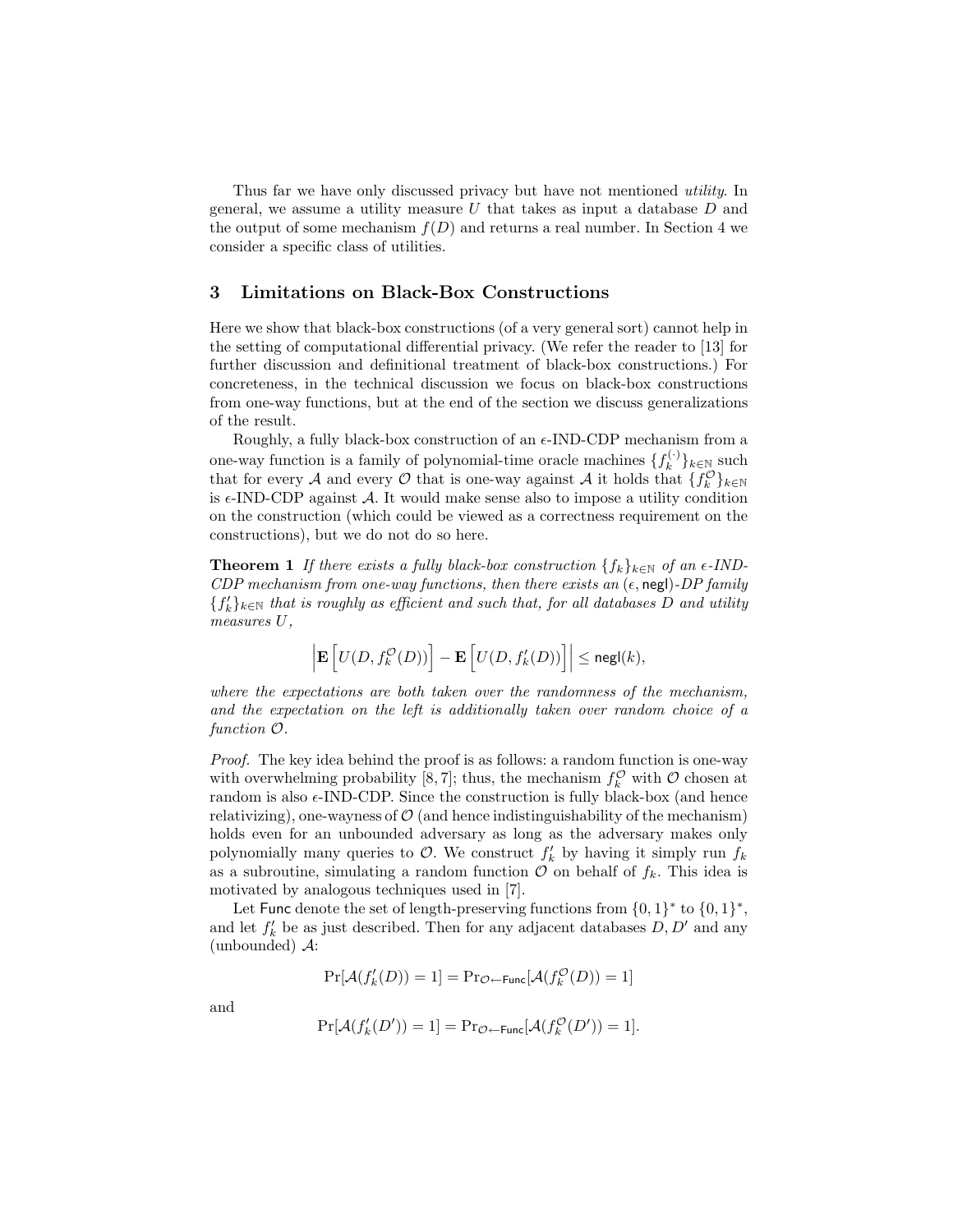Letting OWF denote the event that  $\mathcal O$  is one-way, we have

$$
\begin{aligned} \Pr[\mathcal{A}(f_k'(D))=1] &\leq \Pr\left[\mathcal{A}(f_k^{\mathcal{O}}(D))=1 \mid \mathsf{OWF}\right]+\mathsf{negl}(k) \\ &\leq e^{\epsilon(k)}\times\Pr\left[\mathcal{A}(f_k^{\mathcal{O}}(D'))=1 \mid \mathsf{OWF}\right]+\mathsf{negl}'(k) \\ &\leq e^{\epsilon(k)}\times\Pr[\mathcal{A}(f_k'(D'))=1]+\mathsf{negl}''(k). \end{aligned}
$$

The second inequality holds since  $\{f_k\}$  is a fully black-box construction of an  $\epsilon$ -IND-CDP mechanism from one-way functions. (Note that, above,  $A$  is not given access to  $\mathcal O$  at all.) But the condition that

$$
\Pr[\mathcal{A}(f'_k(D)) = 1] \leq e^{\epsilon(k)} \times \Pr[\mathcal{A}(f'_k(D')) = 1] + \mathsf{negl}''(k)
$$

for an unbounded A is equivalent to  $(\epsilon, \text{neg})$ -differential privacy.

The claim regarding the utility of  $\{f'_k\}$  follows by a similar argument. (Note that we do not require that  $U$  be efficiently computable.)

Note that the above proof holds not just for constructions based on one-way functions, but for any black-box construction from a primitive  $P$  that can be instantiated with a random object. This includes, e.g., ideal ciphers, collisionresistant hash functions, and trapdoor permutations [7].

#### 4 Limitations for Computational Differential Privacy

In the previous section we ruled out black-box constructions from general assumptions, but with regard to arbitrary measures of utility and arbitrary mechanisms. Here, we focus on *arbitrary* mechanisms with output in  $\mathbb{R}^n$  (for constant  $n$ ), and a large, but specific, class of efficiently computable utilities. Specifically, we look at utilities defined by (a generalization of) the  $L_p$  norm.

**Definition 8** ( $L_p$ -norm) The  $L_p$ -norm of a vector  $\mathbf{x} \in \mathbb{R}^n$ , denoted  $||\mathbf{x}||_p$ , is defined as

$$
||\mathbf{x}||_p \stackrel{\text{def}}{=} (|x_1|^p + |x_2|^p + \ldots + |x_n|^p)^{1/p}
$$

for  $p \in \mathbb{N}^+$ , where  $x_i$  is the ith coordinate of **x**. (We do not deal with the  $L_0$ norm in this paper.) We also allow  $p = \infty$ , where

$$
||\mathbf{x}||_{\infty} \stackrel{\text{def}}{=} \max(|x_1|, |x_2|, \ldots, |x_n|).
$$

A natural notion of utility would be to look at the average distance (in some  $L_p$  norm) from the true answer to the output of the mechanism. We broaden this to include things like mean-squared error that are commonly used in statistics.

**Definition 9 (Average**  $(p, v)$ -error) Let  $f_k : \mathcal{D} \to \mathbb{R}^n$  be a mechanism for answering a query  $q : \mathcal{D} \to \mathbb{R}^n$ . The average  $(p, v)$ -error (also called the vth moment of the  $L_p$  error) of this mechanism  $(p > 0, v \ge 1)$  on database D is

$$
\sigma_{p,\nu}(q,D,f_k) \stackrel{\text{def}}{=} \mathbf{E}\left[||f_k(D) - q(D)||_p^{\nu}\right].
$$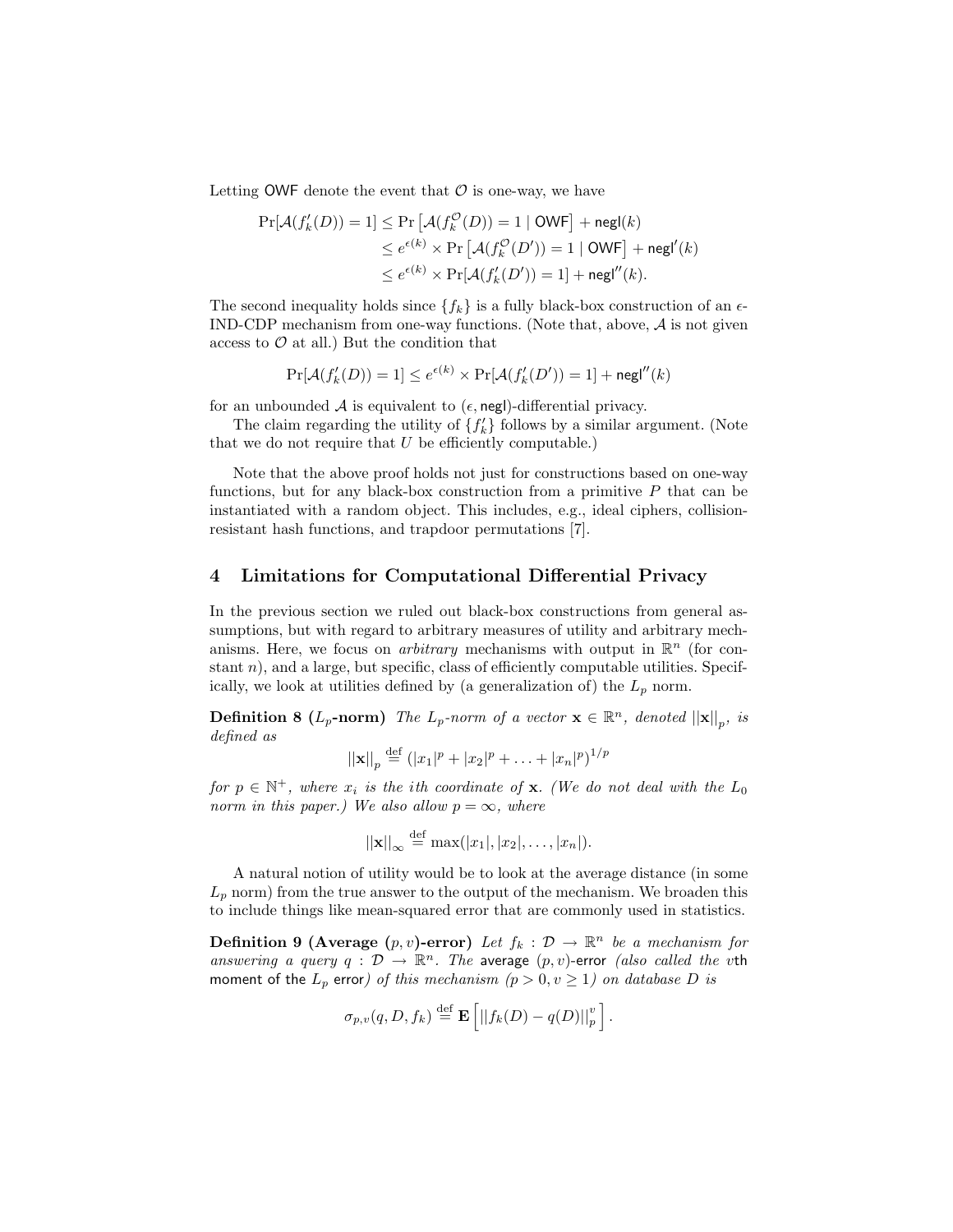We often refer to the above as "error" rather than "utility"; lower error values are good, whereas lower utility values are bad. We remark that we can handle utility measures beyond the above, as long as they satisfy a technical requirement that follows from our proof. Since we do not currently have any clean way to state this requirement, we do not discuss it further

Given a mechanism  $\{f_k : \mathcal{D} \to \mathbb{R}^n\}_{k \in \mathbb{N}}$  for answering a query  $q : \mathcal{D} \to \mathbb{R}^n$ , we say the average  $(p, v)$ -error of  $\{f_k\}$  is polynomially bounded if there is a polynomial err such that, for all  $D$  and  $k$ , we have

$$
\sigma_{p,v}(q,D,f_k) \le \text{err}(k).
$$

Theorem 2, below, shows that nothing can be gained by using computational differential privacy rather than statistical differential privacy, as long as we consider mechanisms whose error is polynomially bounded. Before giving the formal theorem statement and proof in the following section, we give an intuitive explanation here.

Let  $f_k$  be a polynomial-time  $\epsilon$ -SIM-CDP mechanism for answering some query  $q: \mathcal{D} \to \mathbb{R}^n$ , where we assume that  $f_k$  also has output in  $\mathbb{R}^n$  (and n is independent of k). Let  $p > 0, v \ge 1$  be arbitrary, and assume the average  $(p, v)$ -error of  $f_k$  is polynomially bounded with error bound err. We claim there is an ( $\epsilon$ , negl)-DP mechanism  $\hat{f}_k$  with essentially the same running time<sup>1</sup> as  $f_k$ , and such that  $\sigma_{p,\nu}(q, D, \hat{f}_k) < \text{err}(k) + \text{negl}(k)$ .

Let  ${F_k}$  be a mechanism that is  $(\epsilon, \text{negl})$ -DP and indistinguishable from  ${f_k}$ . Such a mechanism is guaranteed to exist by definition of SIM-CDP. Note that  ${F_k}$  may be much less efficient than  ${f_k}$ , and may not even be implementable in polynomial time. On the other hand,  $F_k$  and  $f_k$  must induce distributions over  $\mathbb{R}^n$  that are, in some sense, very close. Intuitively, in any "box" in  $\mathbb{R}^n$  of noticeable size, the probabilities with which the outputs of  $F_k$  or  $f_k$  lie in that cell must be roughly equal; if not, the difference in probabilities could be used to distinguish  $F_k$  and  $f_k$  (since membership in the box can be efficiently tested).

We derive  $f_k$  by adding a small amount of uniform noise to the output of  $f_k$ . Carefully setting the amount of noise to be sufficiently small, we can bound the error introduced in moving from  $f_k$  to  $\hat{f}_k$ . To analyze privacy of the resulting mechanism, we look at the mechanism  $\hat{F}_k$  where a small amount of uniform noise is added to  $F_k$ . For any particular value x, the probability with which  $\hat{f}_k$  (resp.,  $\hat{F}_k$ ) outputs x is proportional to the probability that  $f_k$  (resp.,  $F_k$ ) outputs a value within a box centered at  $x$ . This box is sufficiently big so that  $\hat{F}_k$  and  $\hat{f}_k$  have similar probabilities of outputting any particular value.

While  $\hat{F}_k$  and  $\hat{f}_k$  have similar probabilities of outputting any particular value, these small differences could, in principle, compound and become unacceptably large when summed over all values in some set  $S \subset \mathbb{R}^n$ . To show that such differences do not grow too large, we use the fact that  $f_k$  has polynomially bounded error. This allows us to break our analysis into two parts: one focusing on a region  $S_c$  "close" to the correct answer  $q(D)$ , and the other focusing on

<sup>&</sup>lt;sup>1</sup> Specifically,  $\hat{f}_k$  runs  $f_k$  and adds a random number to its output.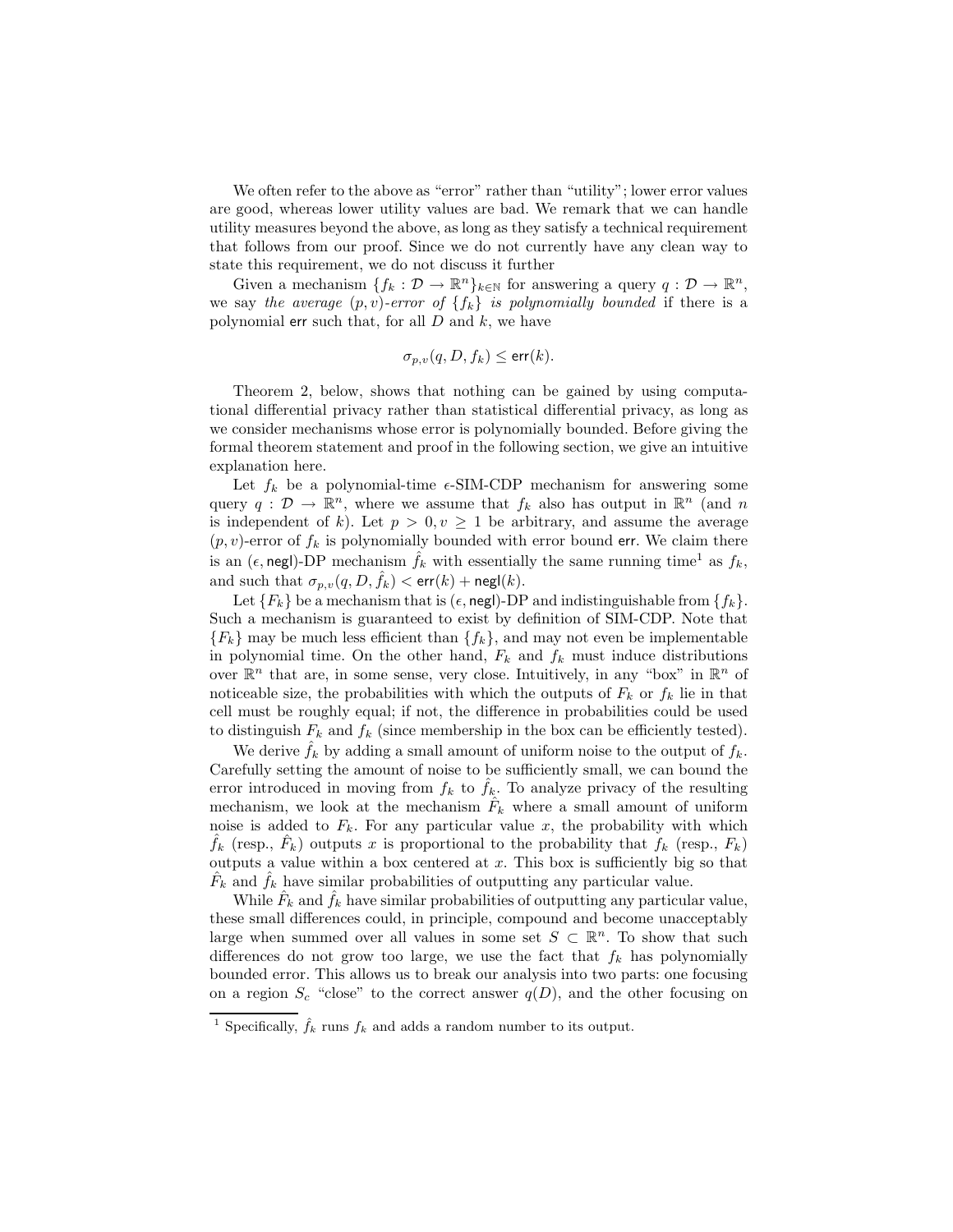$S_f = S \setminus S_c$ . We show that

$$
\left|\Pr[\hat{f}_k(D) \in S_c] - \Pr[\hat{F}_k(D) \in S_c]\right|
$$

is small, using the argument discussed above; we also show that

$$
\max\{\Pr[\hat{f}_k(D) \in S_f], \Pr[\hat{F}_k(D) \in S_f]\}\
$$

is small by the polynomial bound on the error. Combined, this shows that for every S, the difference

$$
\left|\Pr[\hat{f}_k(D) \in S] - \Pr[\hat{F}_k(D) \in S]\right|
$$

is small, as required. Since  $F_k$ , and hence  $\hat{F}_k$ , is *statistically* differentially private, this means that  $f_k$  is also.

Formal details are given in the following section.

## 4.1 Statement and Proof of the Main Result

We first present a proof that applies to the (stronger) SIM-CDP definition. We then outline the changes needed to prove the result for the case of IND-CDP.

**Theorem 2** Fix  $p > 0, v \ge 1$ . Let  $\{f_k : \mathcal{D} \to \mathbb{R}^n\}$  be an efficient  $\epsilon$ -SIM-CDP mechanism whose average  $(p, v)$ -error is polynomially bounded by err. Then there is an efficient  $(\epsilon, \text{negl})$ -DP mechanism  $\{\hat{f}_k\}$  with  $\sigma_{p,v}(q, D, \hat{f}_k) < \text{err}(k) + \text{negl}(k)$ .

Moreover,  $\hat{f}_k$  has essentially the same running time as  $f_k$ ; specifically,  $\hat{f}_k$ only adds uniform noise to  $f_k$ .

*Proof.* Let  ${F_k}$  be an  $(\epsilon, \text{negl})$ -DP family of mechanisms that is indistinguishable from  ${f_k}$ . Let negl<sub>1</sub> be a negligible function such that for any non-uniform polynomial-time  $A$  and any database  $D$ ,

$$
\left|\Pr[\mathcal{A}(f_k(D))=1]-\Pr[\mathcal{A}(F_k(D))=1]\right|\leq \mathsf{negl}_1(k).
$$

(Such a function exists by definition of SIM-CDP.)

Since  $\{f_k\}$  is efficient, its output must have some polynomial length. We assume that  $f_k$  (and hence  $F_k$ ) give output in fixed-point notation with k bits of precision. Formally, let  $\mathbb{R}_k$  be the set

$$
\mathbb{R}_k = \{ x \in \mathbb{R} \mid \exists j \in \mathbb{Z} : x = j \cdot 2^{-k} \};
$$

then we assume that  $f_k$  gives output in  $\mathbb{R}^n_k$ . (More generally, the proof given here works when the precision is any polynomial in  $k$ . Moreover, fixed-point notation is not essential; in particular, the proof can be modified for the case when the output of  $f_k$  is given in floating-point notation.) For  $x \in \mathbb{R}$  and  $k \in \mathbb{N}$ , define  $\lceil x \rceil_k \stackrel{\text{def}}{=} \lceil x \cdot 2^k \rceil \cdot 2^{-k}$  to be the value x "rounded up" so that it lies in  $\mathbb{R}_k$ .

A set  $\mathcal{B} \subset \mathbb{R}^n$  is a *box* if it a Cartesian product of closed intervals in  $\mathbb{R}$ . Abusing notation, we call a sequence  $\{\mathcal{B}_k\}$  of boxes  $\mathcal{B}_k \subset \mathbb{R}_k^n$  a box as well. The following is an immediate consequence of the SIM-CDP definition (recall the definition requires indistinguishability against non-uniform adversaries):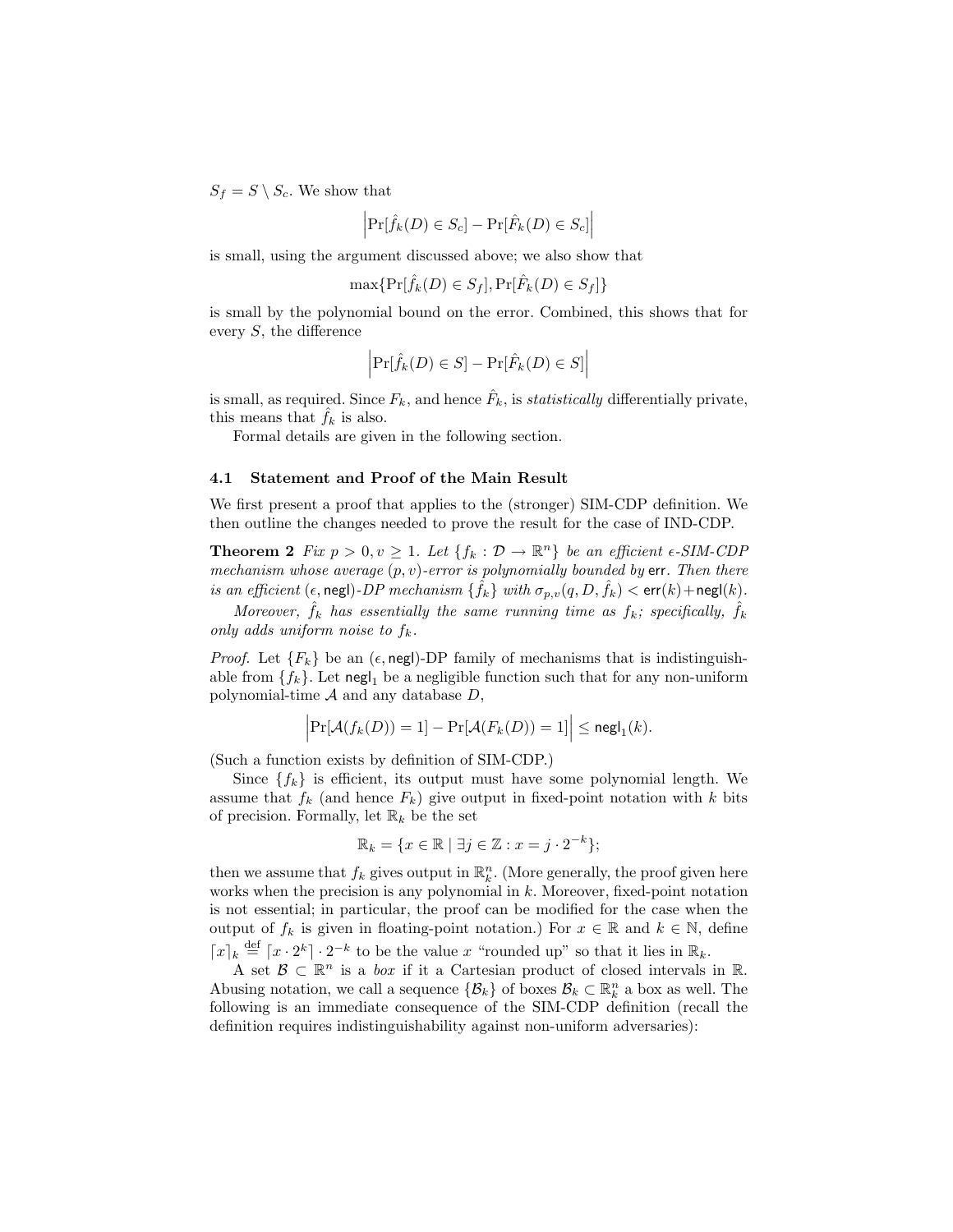**Lemma 1** For any box  $\{\mathcal{B}_k\}$  and any database D:

$$
|\Pr[f_k(D) \in \mathcal{B}_k] - \Pr[F_k(D) \in \mathcal{B}_k]| \leq \mathsf{negl}_1(k).
$$

We next define two mechanisms  $\{\hat{F}_k\}$  and  $\{\hat{f}_k\}$  that are "noisy" versions of  $F(D)$  and  $f(D)$ , respectively. Because we are dealing with discrete rather than continuous values, the definition is more complicated than simply adding uniform noise in some range.

Set  $c(k) = \left\lceil \sqrt[4n]{\mathsf{negl}_1(k)} \right\rceil$ For  $\mathbf{x} \in \mathbb{R}_k^n$ , let  $\mathcal{B}_{c,k}(\mathbf{x})$  denote the box with radius  $c(k)$  (in the  $L_{\infty}$  norm) centered at **x**; that is,

$$
\mathcal{B}_{c,k}(\mathbf{x}) = \left\{ \mathbf{y} \in \mathbb{R}_k^n : ||\mathbf{y} - \mathbf{x}||_{\infty} \leq c(k) \right\}.
$$

Mechanism  $\{\hat{f}_k\}$  is defined as follows:  $\hat{f}_k(D)$  computes  $f_k(D)$ , and then outputs a uniform value in  $\mathcal{B}_{c,k}(f(D))$ . (This is equivalent to adding uniform, independent, discretized noise from  $[-c(k), c(k)]$  to each coordinate of  $f(D)$ .) Mechanism  $\{\hat{F}_k\}$ is defined to be the analogous mechanism that adds noise to  $F$  instead of  $f$ .

 $B_{c,k}(\mathbf{x})$  contains  $(c(k) \cdot 2^{k+1} + 1)^n$  points and thus, for any D and  $\mathbf{x} \in \mathbb{R}_k^n$ :

$$
Pr[\hat{F}_k(D) = \mathbf{x}] = (c(k) \cdot 2^{k+1} + 1)^{-n} \cdot Pr[F_k(D) \in B_{c,k}(\mathbf{x})]
$$

and

$$
\Pr[\hat{f}_k(D) = \mathbf{x}] = (c(k) \cdot 2^{k+1} + 1)^{-n} \cdot \Pr[f_k(D) \in B_{c,k}(\mathbf{x})].
$$

Taking  $\mathcal{B}_k = \mathcal{B}_{c,k}(\mathbf{x}_k)$  (for an arbitrary sequence  $\{\mathbf{x}_k\}$  with  $\mathbf{x}_k \in \mathbb{R}_k^n$ ) in Lemma 1, we obtain:

$$
\begin{aligned} &\left| \Pr[\hat{F}_k(D) = \mathbf{x}_k] - \Pr[\hat{f}_k(D) = \mathbf{x}_k] \right| \\ &= \left( c(k) \cdot 2^{k+1} + 1 \right)^{-n} \cdot \left| \Pr[F_k(D) \in B_{c,k}(\mathbf{x}_k)] - \Pr[f_k(D) \in B_{c,k}(\mathbf{x}_k)] \right| \\ &\le \left( c(k) \cdot 2^{k+1} + 1 \right)^{-n} \cdot \operatorname{negl}_1(k). \end{aligned} \tag{1}
$$

The above holds for an arbitrary database  $D$ , and so it also holds for any adjacent database  $D'$ .

 $\hat{F}_k$  applies post-processing to the output of  $F_k$ , so  $\{\hat{F}_k\}$  is also  $(\epsilon, \text{negl})$ -DP. Let negl<sub>2</sub> be a negligible function such that for all sets  $S$  and adjacent databases  $D$  and  $D'$  it holds that

$$
\Pr[\hat{F}_k(D) \in S] \le e^{\epsilon(k)} \times \Pr[\hat{F}_k(D') \in S] + \mathsf{negl}_2(k). \tag{2}
$$

Our goal is to prove that  $\hat{f}_k(D)$  is *statistically* close to  $\hat{F}_k(D)$ , for any D, which will then imply the theorem. We have already shown (cf. Equation  $(1)$ ) that the distributions of  $\hat{f}_k(D)$  and  $\hat{F}_k(D)$  are *pointwise* negligibly close. We need to show that this is true also for arbitrary subsets. To do this, we first use the polynomial error bound on  $f_k$  to argue that  $f_k$  (and hence  $\tilde{f}_k$ ) must put relatively low weight on outputs that are far from the correct output. Formally: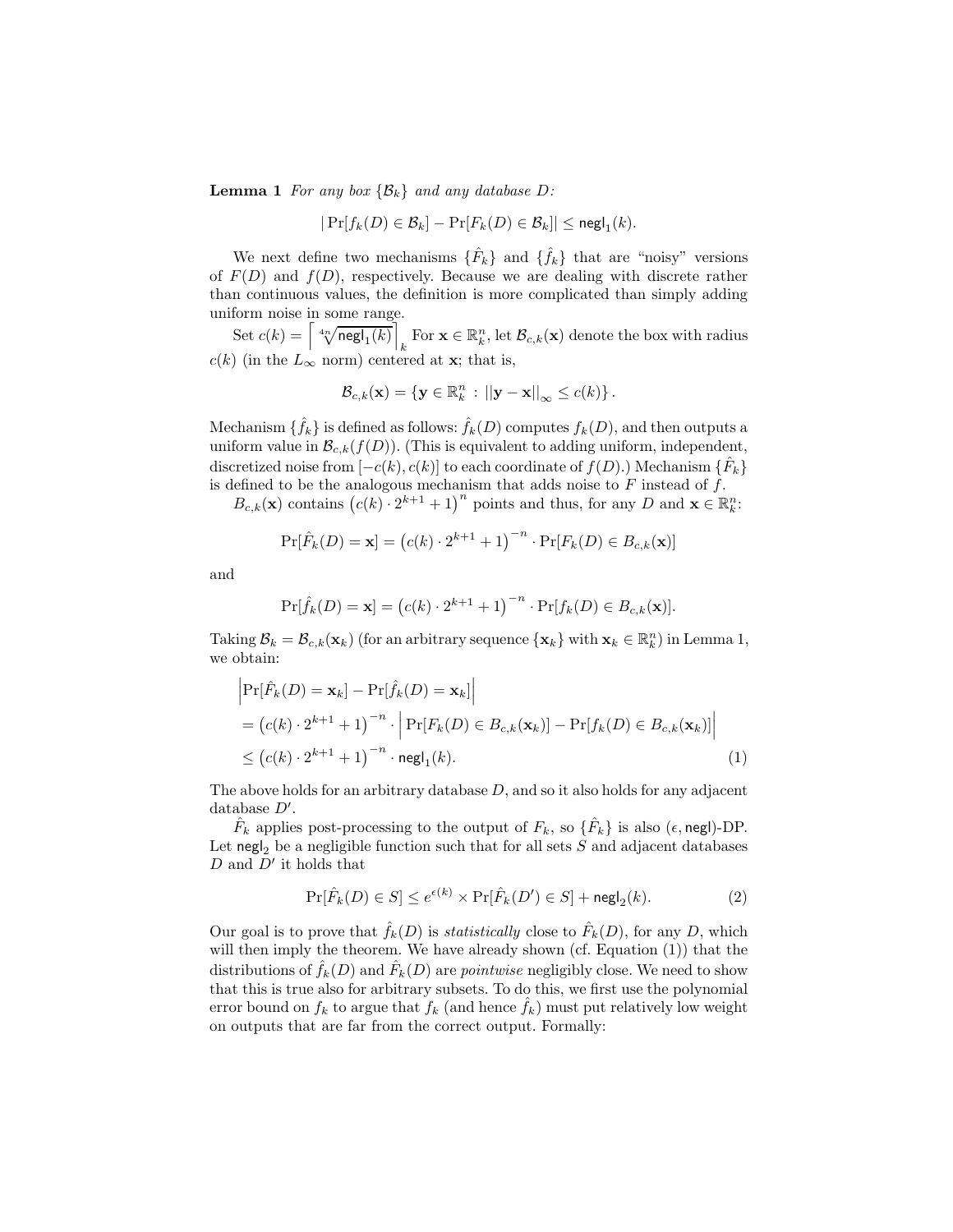**Lemma 2** There is a polynomial  $b$  such that, for any  $D$ , we have

$$
\sigma_{p,v}(q, D, \hat{f}_k) \le \text{err}(k) + c(k) \cdot b(k).
$$

The lemma follows from the observation that, for any fixed output  $y = f_k(D)$ , the output  $\hat{y} = \hat{f}_k(D)$  satisfies

$$
||\hat{y} - q(D)||_{p} \le ||y - q(D)||_{p} + n \cdot c(k).
$$

The proof of the lemma is tedious, and so we defer it to Appendix A.

Fix an arbitrary D. We now show that with high probability the output of  $\hat{f}_k(D)$  is close to the true answer  $q(D)$ . Set  $z(k) = \begin{bmatrix} \frac{1}{4\sqrt[n]{\text{negl}_1(k)}} \end{bmatrix}$ 1 k , and define

$$
\mathsf{Close}_{k} \stackrel{\text{def}}{=} \{\mathbf{x} \in \mathbb{R}_{k}^{d} : ||\mathbf{x} - q(D)||_{p}^{v} \leq z(k)\};
$$

i.e., these are the points close to  $q(D)$ . Let  $\text{Far}_k \stackrel{\text{def}}{=} \mathbb{R}_k^n \setminus \text{Close}_k$ . Because the average error of  $\hat{f}_k$  is at most  $err(k) + b(k) \cdot c(k)$ , we have

$$
\Pr[\hat{f}_k(D) \in \mathsf{Far}_k] \le \left(\mathsf{err}(k) + b(k) \cdot c(k)\right) / z(k). \tag{3}
$$

Indistinguishability of  $\{f_k\}$  and  $\{F_k\}$ , and the manner in which  $\{\hat{f}_k\}$  and  $\{\hat{F}_k\}$ are constructed, implies that  $\{\hat{f}_k\}$  and  $\{\hat{F}_k\}$  are indistinguishable as well. As in the proof of Lemma 1, this means that

$$
\left|\Pr[\hat{f}_k(D) \in \mathsf{Far}_k] - \Pr[\hat{F}_k(D) \in \mathsf{Far}_k]\right| \leq \mathsf{negl}_1(k).
$$

Combining this with Equation (3) yields

$$
\Pr[\hat{F}_k(D) \in \mathsf{Far}_k] \leq \big(\mathsf{err}(k) + b(k) \cdot c(k)\big) \, / z(k) + \mathsf{negl}_1(k).
$$

We now use the above results to relate the probabilities that  $\hat{F}_k(D)$  or  $\hat{f}_k(D)$ lie within some arbitrary set. The number of points in  $Cose_k$  is bounded from above by  $(z(k) \cdot 2^{k+1} + 1)^n$ , since its size is largest (for fixed  $z(k)$ ) when  $p = \infty$ and  $v = 1$ . For any  $S_k \subset \mathbb{R}_k^n$ , we can thus lower-bound  $\Pr[\hat{F}_k(D) \in S_k]$  via

$$
\Pr[\hat{F}_k(D) \in S_k] = \sum_{\mathbf{x} \in S_k} \Pr[\hat{F}_k(D) = \mathbf{x}]
$$
  
\n
$$
\geq \sum_{\mathbf{x} \in S_k \cap \text{Close}_k} \Pr[\hat{F}_k(D) = \mathbf{x}]
$$
  
\n
$$
\geq \sum_{\mathbf{x} \in S_k \cap \text{Close}_k} \left( \Pr[\hat{f}_k(D) = \mathbf{x}] - (c(k) \cdot 2^{k+1} + 1)^{-n} \cdot \text{negl}_1(k) \right),
$$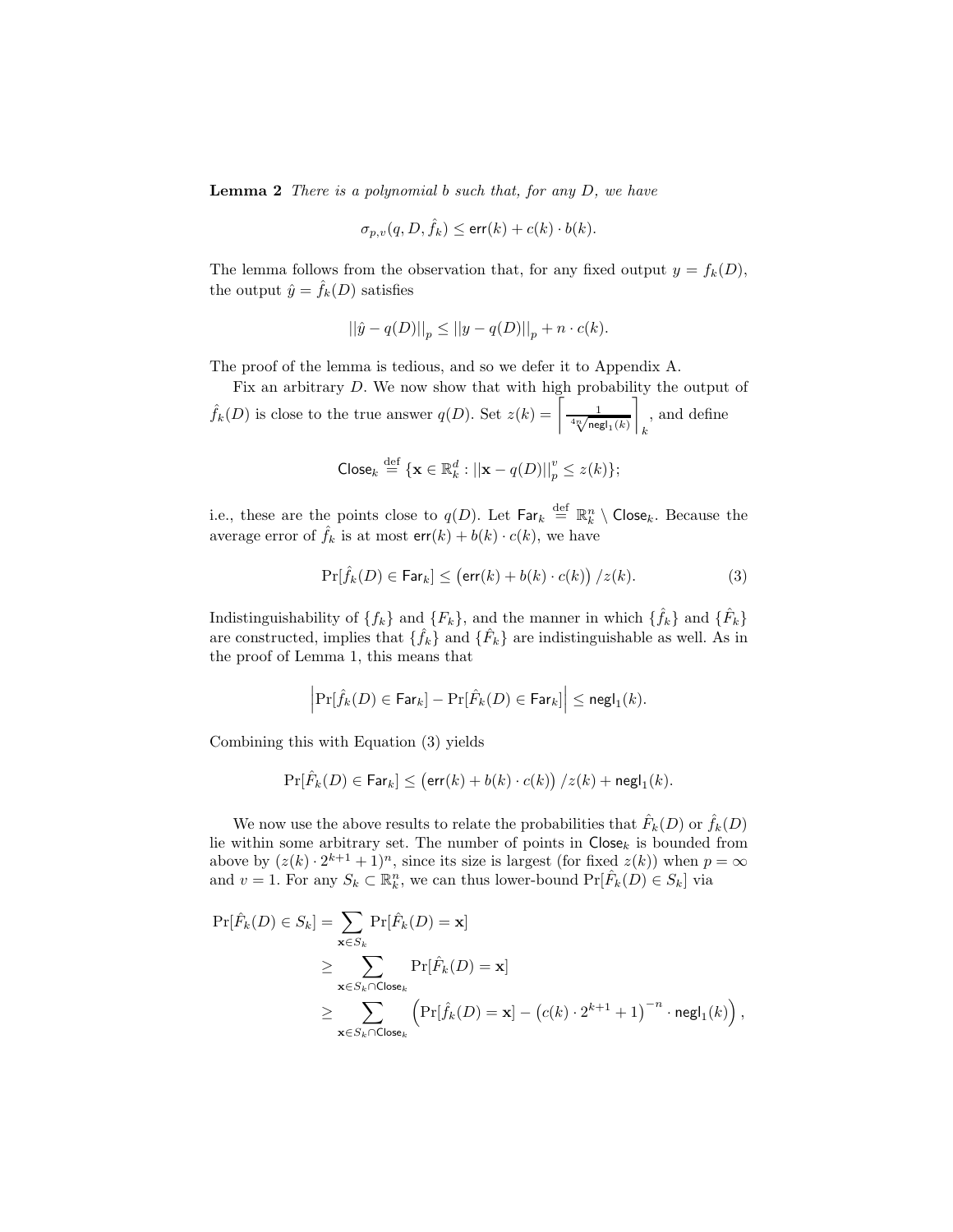using Equation (1), which bounds the difference in probabilities between  $\hat{f}_k$  and  $\hat{F}_k$  pointwise. Continuing, we have

$$
\Pr[\hat{F}_k(D) \in S_k]
$$
\n
$$
\geq \Pr[\hat{f}_k(D) \in S_k \cap \text{Close}_k] - (z(k) \cdot 2^{k+1} + 1)^n \cdot (c(k) \cdot 2^{k+1} + 1)^{-n} \cdot \text{negl}_1(k)
$$
\n
$$
\geq \Pr[\hat{f}_k(D) \in S_k \cap \text{Close}_k] - \left(\frac{z(k) + 1}{c(k)}\right)^n \cdot \text{negl}_1(k)
$$
\n
$$
+ \left(\Pr[\hat{f}_k(D) \in S_k \cap \text{Far}_k] - (\text{err}(k) + b(k) \cdot c(k)) / z(k)\right)
$$
\n
$$
\geq \Pr[\hat{f}_k(D) \in S_k] - \left(\frac{z(k) + 1}{c(k)}\right)^n \cdot \text{negl}_1(k) - (\text{err}(k) + b(k) \cdot c(k)) / z(k). \quad (4)
$$

Similarly, we can upper-bound  $Pr[\hat{F}_k(D) \in S_k]$  via

$$
\Pr[\hat{F}_k(D) \in S_k]
$$
\n
$$
\leq \sum_{\mathbf{x} \in S_k \cap \text{Close}_k} \Pr[\hat{F}_k(D) = \mathbf{x}] + \Pr[\hat{F}_k(D') \in \text{Far}_k]
$$
\n
$$
\leq \sum_{\mathbf{x} \in S_k \cap \text{Close}_k} \left( \Pr[\hat{f}_k(D) = \mathbf{x}] + (c(k) \cdot 2^{k+1} + 1)^{-n} \cdot \text{negl}_1(k) \right)
$$
\n
$$
+ \Pr[\hat{F}_k(D) \in \text{Far}_k]
$$
\n
$$
\leq \Pr[\hat{f}_k(D) \in S_k] + \left( \frac{z(k) + 1}{c(k)} \right)^n \cdot \text{negl}_1(k)
$$
\n
$$
+ \left( \text{err}(k) + b(k) \cdot c(k) \right) / z(k) + \text{negl}_1(k). \tag{5}
$$

Equations  $(4)$  and  $(5)$  hold for an arbitrary database  $D$ , and thus also hold for any adjacent database  $D'$ . Substituting into Equation  $(2)$  and simplifying, we obtain

$$
\begin{aligned} &\Pr[\hat{f}_k(D) \in S_k]\\ &\leq e^{\epsilon(k)} \times \Pr[\hat{f}_k(D') \in S_k]\\ &\quad + \Big(e^{\epsilon(k)} + 1\Big) \times \left(\left(\frac{z(k) + 1}{c(k)}\right)^n \operatorname{negl}_1(k) + \big(\operatorname{err}(k) + b(k) \cdot c(k)\big) / z(k)\right) \\ &\quad + e^{\epsilon(k)} \cdot \operatorname{negl}_1(k) + \operatorname{negl}_2(k)\,. \end{aligned}
$$

We show that the additive terms are all negligible. Note first that

$$
\begin{aligned} \left(\frac{z(k)+1}{c(k)}\right)^n \cdot \operatorname{negl}_1(k) & \leq \left(\frac{\frac{1}{4\eta\cdot \operatorname{negl}_1(k)}+2}{\frac{4\eta\cdot \operatorname{negl}_1(k)}{\eta\cdot \operatorname{negl}_1(k)}}\right)^n \cdot \operatorname{negl}_1(k) \\ & \leq \left(\frac{3}{\frac{2\eta\cdot \operatorname{negl}_1(k)}{\eta\cdot \operatorname{negl}_1(k)}}\right)^n \operatorname{negl}_1(k) \\ & \leq 3^n \cdot \sqrt{\operatorname{negl}_1(k)}, \end{aligned}
$$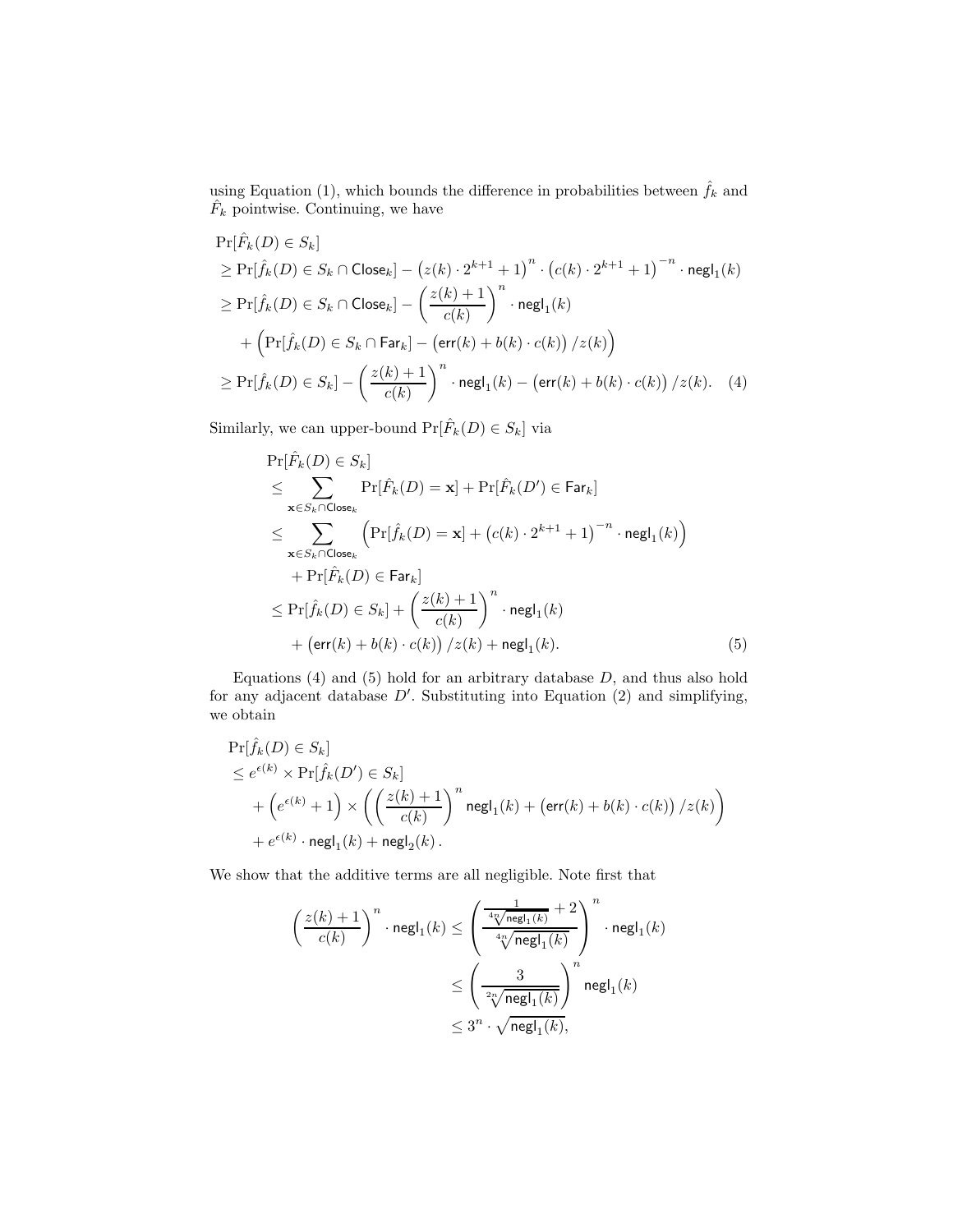which is negligible in k (recall n is constant). To bound  $\left(\text{err}(k) + b(k) \cdot c(k)\right) / z(k)$ , take k large enough so that  $b(k) \cdot c(k) \leq \text{err}(k)$  (this is always possible, since c is negligible while  $err$  and  $b$  are polynomial). We then have

$$
\frac{\textsf{err}(k) + b(k) \cdot c(k)}{z(k)} \leq 2 \cdot \textsf{err}(k) \cdot \sqrt[4n]{\textsf{negl}_1(k)},
$$

which is negligible. We conclude that  $\{\hat{f}_k\}$  is  $(\epsilon, \text{negl})$ -DP.

The case of IND-CDP. A result analogous to the above holds also for the case of IND-CDP. This follows fairly easily using the equivalent formulation of IND-CDP in terms of SIM∀∃-CDP. The difference between SIM-CDP and SIM∀∃-CDP is with respect to the order of quantifiers, but this has no real effect on our proof. Note, in particular, that our construction of  $\{\hat{f}_k\}$  does not depend, either explicitly or implicitly, on  ${F_k}$ .

# Acknowledgments

We thank the referees for their detailed comments which allowed us to simplify parts of our proof. The second author thanks Adam Smith for suggesting the problem, and for several interesting discussions on the topic of computational differential privacy.

## References

- 1. A. Blum, C. Dwork, F. McSherry, and K. Nissim. Practical privacy: The SuLQ framework. In 24th ACM Symposium on Principles of Database Systems (PODS), pages 128–138. ACM Press, 2005.
- 2. A. Blum, K. Ligett, and A. Roth. A learning theory approach to non-interactive database privacy. In 40th Annual ACM Symposium on Theory of Computing (STOC), pages 609–618. ACM Press, 2008.
- 3. C. Dwork. Differential privacy. In 33rd Intl. Colloquium on Automata, Languages, and Programming (ICALP), Part II, volume 4052 of LNCS, pages 1–12. Springer, 2006.
- 4. C. Dwork, K. Kenthapadi, F. McSherry, I. Mironov, and M. Naor. Our data, ourselves: Privacy via distributed noise generation. In Advances in Cryptology — Eurocrypt 2006, volume 4004 of LNCS, pages 486–503. Springer, 2006.
- 5. C. Dwork, F. McSherry, K. Nissim, and A. Smith. Calibrating noise to sensitivity in private data analysis. In 3rd Theory of Cryptography Conference  $-$  TCC 2006, volume 3876 of LNCS, pages 265–284. Springer, 2006.
- 6. C. Dwork and K. Nissim. Privacy-preserving datamining on vertically partitioned databases. In Advances in Cryptology — Crypto  $2004$ , volume 3152 of LNCS, pages 528–544. Springer, 2004.
- 7. R. Gennaro, Y. Gertner, J. Katz, and L. Trevisan. Bounds on the efficiency of generic cryptographic constructions. SIAM Journal on Computing, 35(1):217–246, 2005.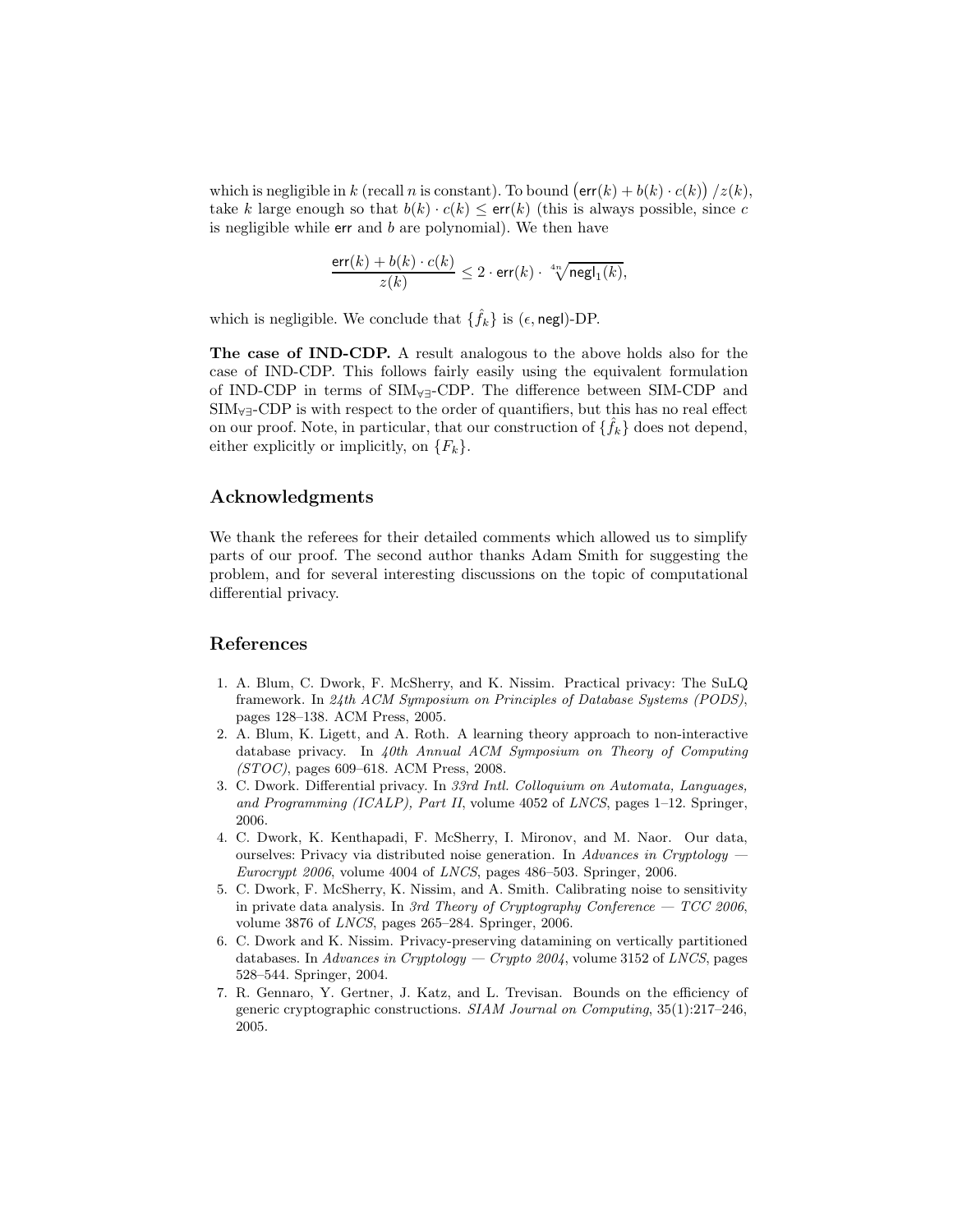- 8. R. Impagliazzo and S. Rudich. Limits on the provable consequences of one-way permutations. In 21st Annual ACM Symposium on Theory of Computing (STOC), pages 44–61. ACM Press, 1989.
- 9. S. P. Kasiviswanathan, H. K. Lee, K. Nissim, S. Raskhodnikova, and A. Smith. What can we learn privately? In 49th Annual Symposium on Foundations of Computer Science (FOCS), pages 531–540. IEEE, 2008.
- 10. A. McGregor, I. Mironov, T. Pitassi, O. Reingold, K. Talwar, and S. P. Vadhan. The limits of two-party differential privacy. In 51st Annual Symposium on Foundations of Computer Science (FOCS), pages 81–90. IEEE, 2010.
- 11. I. Mironov, O. Pandey, O. Reingold, and S. Vadhan. Computational differential privacy. In Advances in Cryptology — Crypto 2009, volume 5677 of LNCS, pages 126–142. Springer, 2009.
- 12. K. Nissim, S. Raskhodnikova, and A. Smith. Smooth sensitivity and sampling in private data analysis. In 39th Annual ACM Symposium on Theory of Computing (STOC), pages 75–84. ACM Press, 2007.
- 13. O. Reingold, L. Trevisan, and S. P. Vadhan. Notions of reducibility between cryptographic primitives. In 1st Theory of Cryptography Conference  $-$  TCC 2004, volume 2951 of LNCS, pages 1–20. Springer, 2004.

# A Proof of Lemma 2

Let  $Y_k$  be the set of possible distances between two points in  $\mathbb{R}_k^n$ ; i.e.,

$$
Y_k \stackrel{\text{def}}{=} \{ y \in \mathbb{R} \mid y = ||\mathbf{x}_1 - \mathbf{x}_2||_p \text{ for some } \mathbf{x}_1, \mathbf{x}_2 \in \mathbb{R}_k^n \}.
$$

Let  $p_{y,k} \stackrel{\text{def}}{=} \Pr\left[y - 2^{-k} < ||f_k(D) - q(D)||_p \leq y\right]$ . Then, by the assumption of our theorem,

$$
\sigma_{p,v}(q,D,f_k) \le \textstyle \sum_{y \in Y_k} p_{y,k} \cdot y^v \le \textsf{err}(k).
$$

We can upper-bound  $\sigma_{p,\nu}(q, D, \hat{f}_k)$  by assuming that the noise added by  $\hat{f}_k$ moves the output further away from the correct answer  $q(D)$ . In the worst case (when  $p = 1$ ), this increases the distance between the output and  $q(D)$  by at most  $c'(k) \stackrel{\text{def}}{=} n \cdot c(k)$ . Therefore,

$$
\sigma_{p,v}(q,D,\hat{f}_k) \le \sum_{y \in Y_k} p_{y,k} \cdot (y + c'(k))^v.
$$

Using Taylor's theorem,  $(y + c'(k))^v \leq y^v + v \cdot (y + c'(k))^{v-1} \cdot c'(k)$ . Thus, for k sufficiently large it holds that

$$
\sigma_{p,v}(q, D, \hat{f}_k) \le \sum_{y \in Y_k} p_{y,k} \cdot (y^v + v \cdot (y + c'(k))^{v-1} \cdot c'(k))
$$
  

$$
\le \text{err}(k) + \sum_{y \in Y_k} p_{y,k} \cdot \left(v \cdot (y + c'(k))^{v-1} \cdot c'(k)\right)
$$
  

$$
\le \text{err}(k) + v \cdot c'(k) \cdot \sum_{y \in Y_k} p_{y,k} \cdot (y + n)^{v-1},
$$

using for the last inequality the fact that  $c'(k) \leq n$  for k large enough.